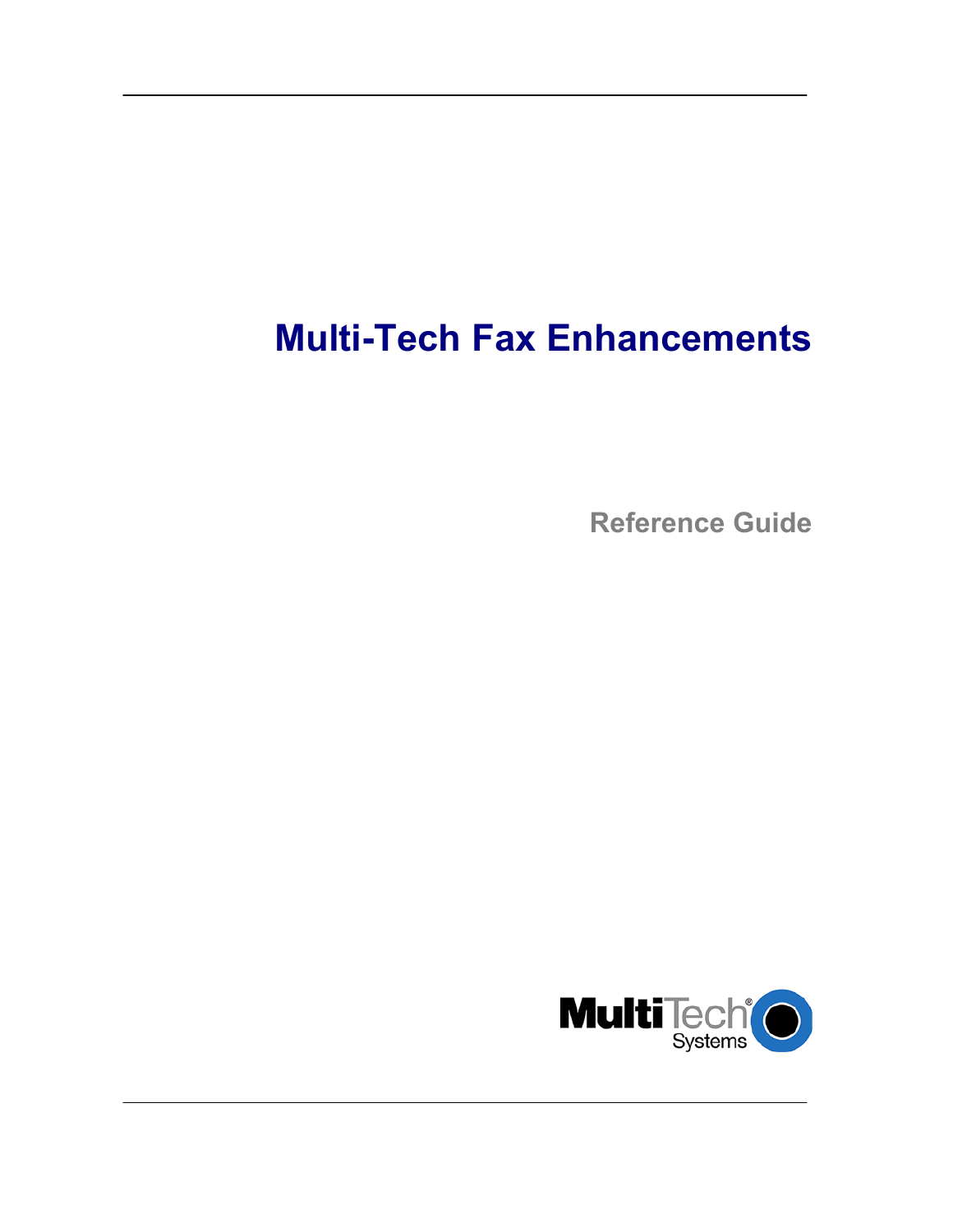### **Fax Enhancements**

**Reference Guide** 

### **PN S000279D**

### **Copyright**

This publication may not be reproduced, in whole or in part, without prior expressed written permission from Multi-Tech Systems, Inc. All rights reserved. Copyright © 2002-10 by Multi-Tech Systems, Inc.

| <b>Revision</b> | <b>Date</b> | <b>Description</b>                                                                                                                    |
|-----------------|-------------|---------------------------------------------------------------------------------------------------------------------------------------|
| A               | 10/23/02    | Initial release.                                                                                                                      |
| в               | 04/18/07    | Updated the Technical Support contact list.                                                                                           |
| C.              | 11/01/07    | Remove France from Technical Support contact list.                                                                                    |
| D               | 05/17/10    | Remove three invalid hyperlinks on page 4. Removed Technical Support.<br>Users should see the product document for Technical Support. |

### **Trademarks**

The Multi-Tech logo is a trademark of Multi-Tech Systems, Inc. Microsoft Windows is a registered trademarks or trademarks of Microsoft Corporation in the United States and/or other countries.

#### **World Headquarters**

Multi-Tech Systems, Inc. 2205 Woodale Drive Mounds View, Minnesota 55112 Phone: 763-785-3500 or 800-328-9717 Fax: 763-785-9874 Internet Address: [http://www.multitech.com](http://www.multitech.com/)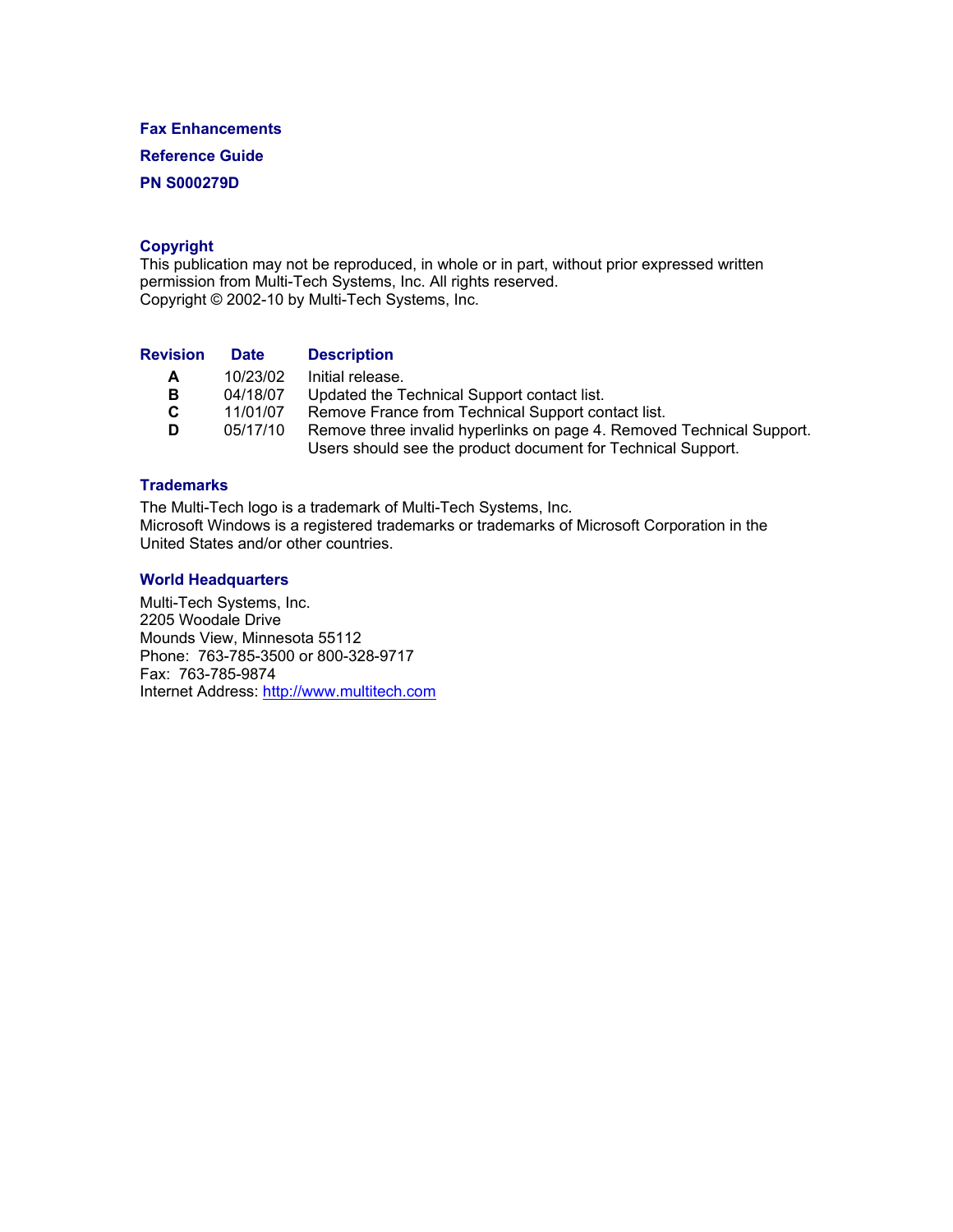## **Multi-Tech Fax Enhancements**

This document is intended to help fax developers take advantage of Multi-Tech System's V.34 Fax/Real-Time-Fax-Compression-Conversion features in all Multi-Tech V.92 modems. For any acronyms that you don't understand, check the glossary at the end of this document.

**Note:** You must support Class 2.0 in your application to take advantage of these features.

## **Support for V.34 Fax (Also Known as SuperG3)**

By adding support for V.34 fax, you can give your customers double the throughput when connecting to V.34 fax capable fax machines. The changes to accomplish this support are straightforward and uncomplicated.

Here are the steps:

- 1. Change your +FCLASS initialization from AT+FCLASS=2.0 to AT+FCLASS=2.1
- 2. When setting the +FCC command, set the baud rate value to +FCC=,D (this means 33.6bps)
- 3. When receiving +FIS and +FCS responses, handle values > 5 (where 6=16,800, 7=19200, ...D=33600, and values go up by 2400 baud)

## **Support for Real-Time-Fax-Compression-Conversion (RTFCC)**

By adding support for RTFCC, you can gain a 30% improvement in speed if you normally store your faxes in MH mode and manage to negotiate ECM/MMR with the remote fax machine (speed improvement will vary by file content and most fax machines will support ECM/MMR at V.17 speeds). Note that this enhancement is only available with newer firmware revisions. The changes to accomplish this support are also straightforward and uncomplicated.

Here are the steps:

- 1. Make sure the modem supports RTFFC by issuing a +FFC=? command. You should receive a (00-03),(00-02),(00-03),(00-02) response.
- 2. When sending a fax, set the +FCC command to +FCC=,,,,3,1. This will set the negotiated data-compression to MMR and enable ECM.
- 3. When sending page, send a <DLE> byte followed by <6Bh>, <6Ch>, or <6Eh> byte if the fax format you store your faxes in is MH, MR, or MMR respectively, and then send your page data as usual.

## **Conclusion**

If you support these Multi-Tech Fax Enhancements, you can reduce your faxing time by 30% on a majority of faxes and additional performance improvements when connecting to fax machines that support V.34 fax. In addition, you have the added advantage of error-free faxes for most transmissions.